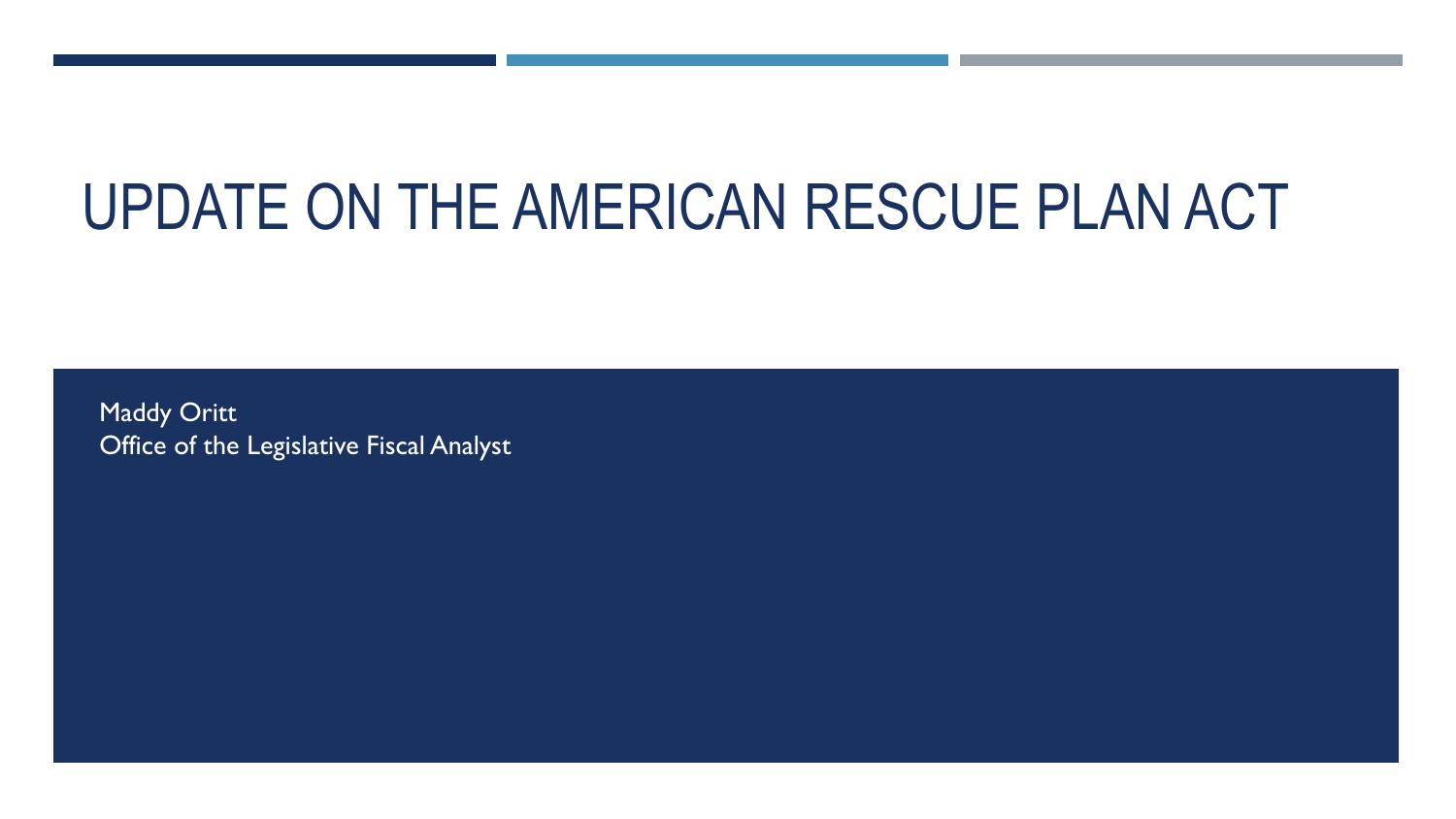### STATE/LOCAL FUNDING

| <b>Type of Funding</b>            | <b>Amount</b>   |
|-----------------------------------|-----------------|
| <b>State Fiscal Recovery Fund</b> | \$1,377,867,000 |
| <b>Local Fiscal Recovery Fund</b> | \$1,099,164,000 |
| <b>Capital Projects</b>           | \$137,895,000   |
| <b>Total</b>                      | \$2,614,926,000 |

Funding must be obligated by December 31, 2024 and spent by December 31, 2026.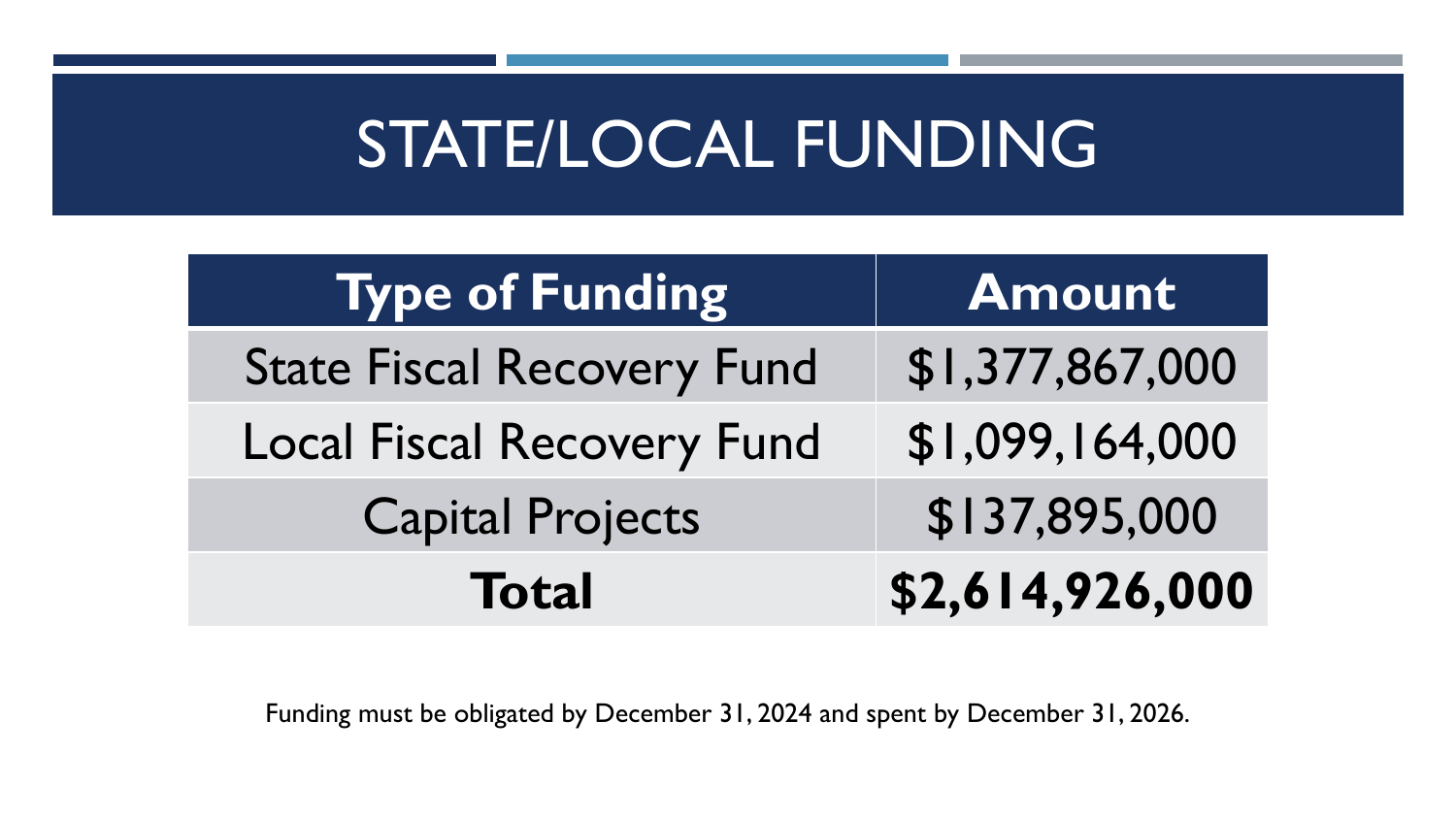### STATE ALLOCATIONS TO DATE

| <b>Agency</b>                                                                     | <b>Allocation</b>                                   | <b>Amount</b> |
|-----------------------------------------------------------------------------------|-----------------------------------------------------|---------------|
| Courts                                                                            | Courts technology and electronic access to justice  | \$12,000,000  |
| Department of Cultural & Community Engagement                                     | Cultural assistance grants                          | \$5,000,000   |
| Department of Government Operations                                               | Network enhancement, data security, and broadband   | \$35,000,000  |
| Department of Health                                                              | Vaccine access                                      | \$18,500,000  |
| Department of Human Services                                                      | Pandemic-related mental health services             | \$9,000,000   |
| Department of Natural Resources                                                   | Water development and conservation grants           | \$100,000,000 |
| Department of Workforce Services                                                  | Food banks                                          | \$17,000,000  |
|                                                                                   | Replenish the Unemployment Compensation Fund        | \$100,000,000 |
| Governor's Office of Economic Opportunity                                         | Impacted businesses grants                          | \$15,000,000  |
|                                                                                   | Redevelopment matching grant for affordable housing | \$35,000,000  |
|                                                                                   | Rural broadband                                     | \$10,000,000  |
|                                                                                   | Utah First and outreach and education program       | \$3,000,000   |
|                                                                                   | Women in Sports Collaborative                       | \$1,000,000   |
| Governor's Office of Planning and Budget                                          | Local matching programs                             | \$50,000,000  |
|                                                                                   | Planning and support                                | \$760,000     |
| <b>Multiple</b>                                                                   | Displaced worker grants                             | \$15,000,000  |
|                                                                                   | Emergency communications equipment                  | \$11,890,200  |
|                                                                                   | Public health information system updates            | \$20,000,000  |
| Utah System of Higher Education                                                   | Mental health facility at University of Utah        | \$90,000,000  |
|                                                                                   | Re-engagement scholarships                          | \$15,000,000  |
| <b>Total</b>                                                                      |                                                     | \$563,150,200 |
| <b>Buffer</b>                                                                     |                                                     | \$8,140,000   |
| Unallocated (excludes \$138 million in capital funds, which are also unallocated) |                                                     | \$806,576,688 |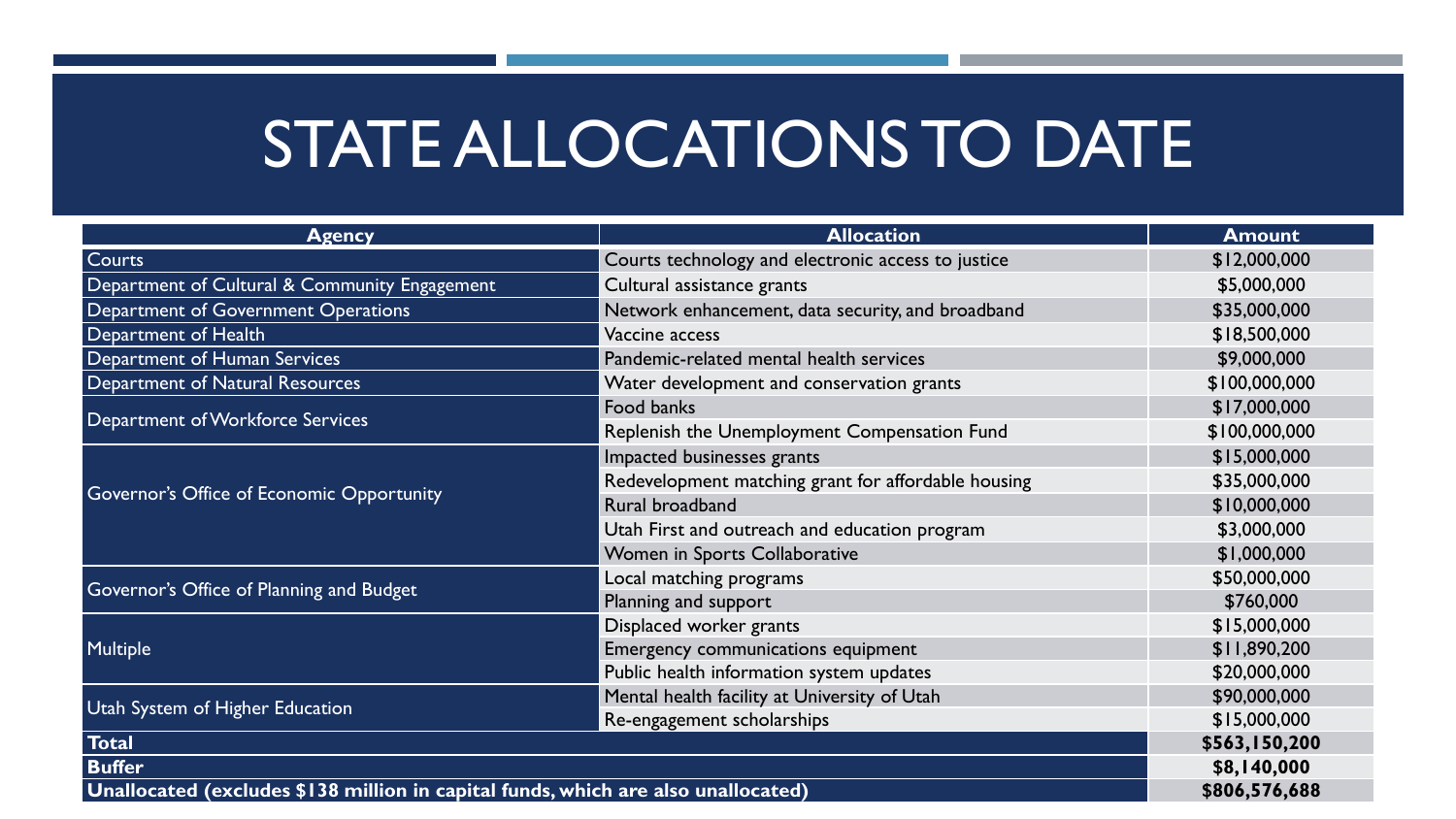### PRIMARY CATEGORIES OF USE

Revenue loss

Public health and economic response

Premium pay for essential workers

Water, sewer, and broadband infrastructure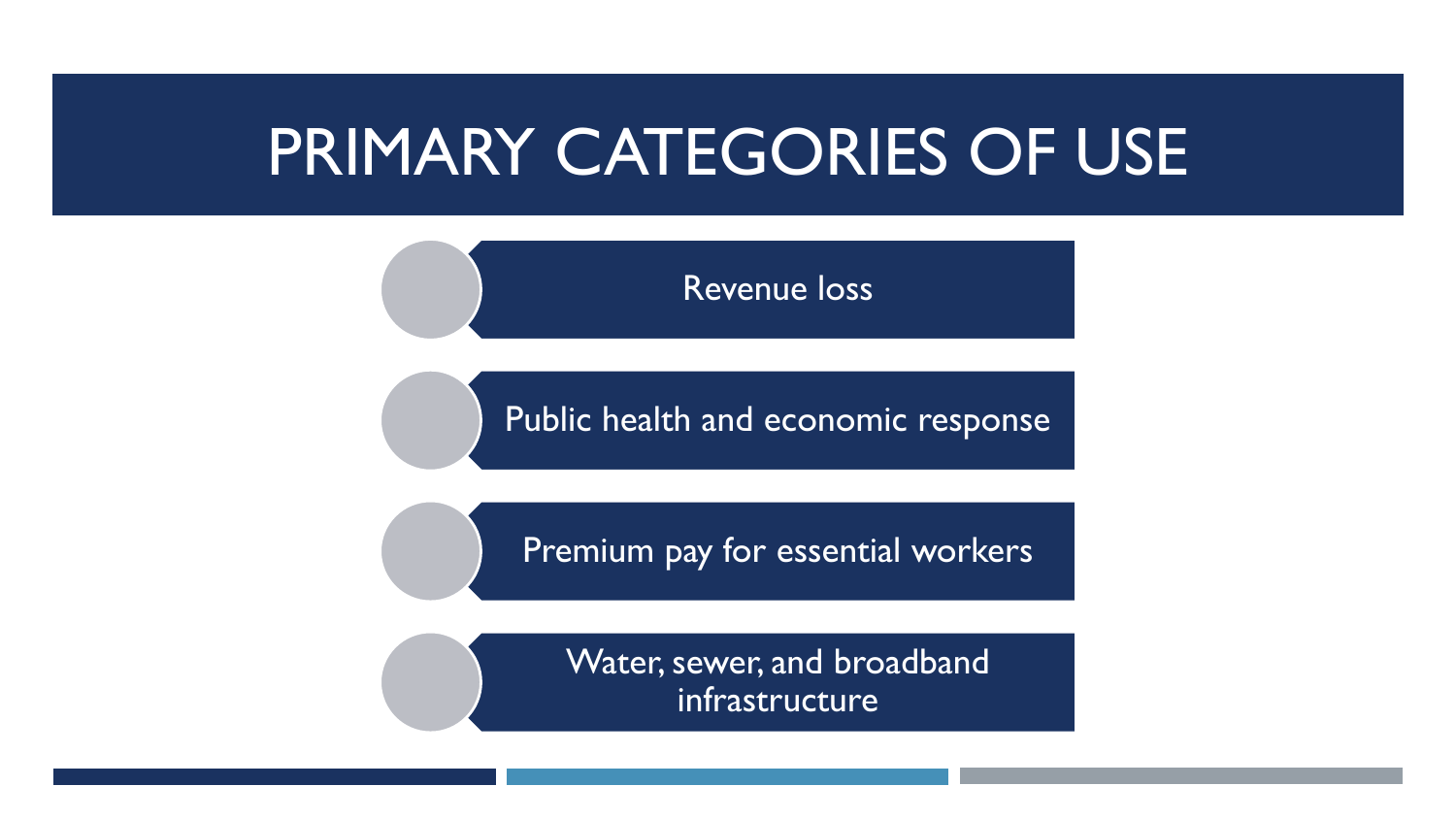### REVENUE LOSS

- Permits governments to use ARPA funding to pay for government services to the extent of revenue lost due to the pandemic
- Broader discretion in use of revenue replacement funds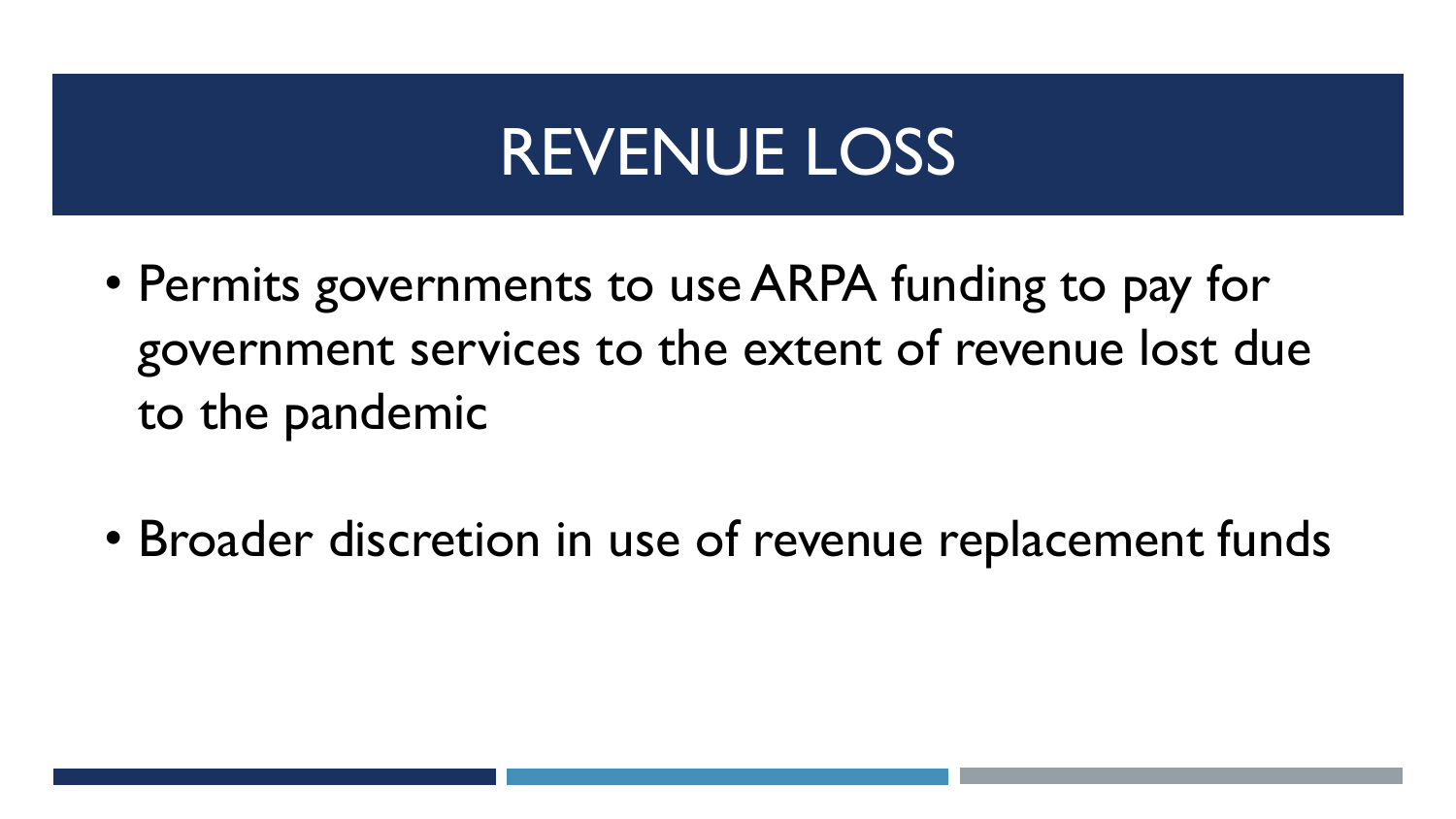### RESPONDING TO PUBLIC HEALTH AND ECONOMIC IMPACTS OF COVID-19

- COVID-19 mitigation and prevention
	- Vaccination, testing, public health data, public health communication, medical facilities
- Medical expenses
	- Expenses to households and medical providers
	- COVID-19 testing and treatment, family and medical leave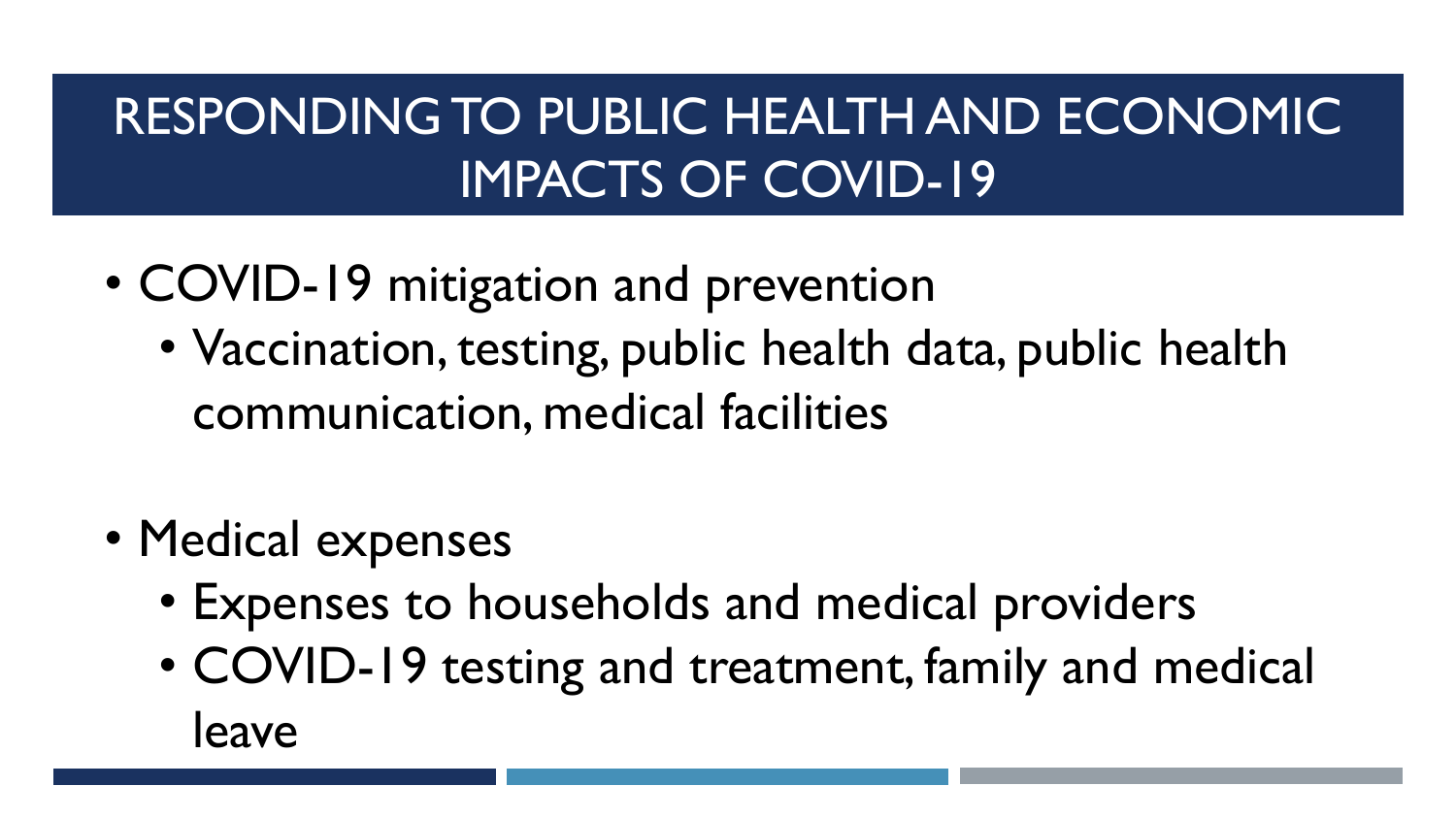### RESPONDING TO PUBLIC HEALTH AND ECONOMIC IMPACTS OF COVID-19

- Behavioral health care
	- Mental health treatment, substance use treatment, other behavioral health services, capital expenses
- Preventing and responding to violence
	- Trauma recovery services, community violence intervention programs, enforcement efforts to reduce gun violence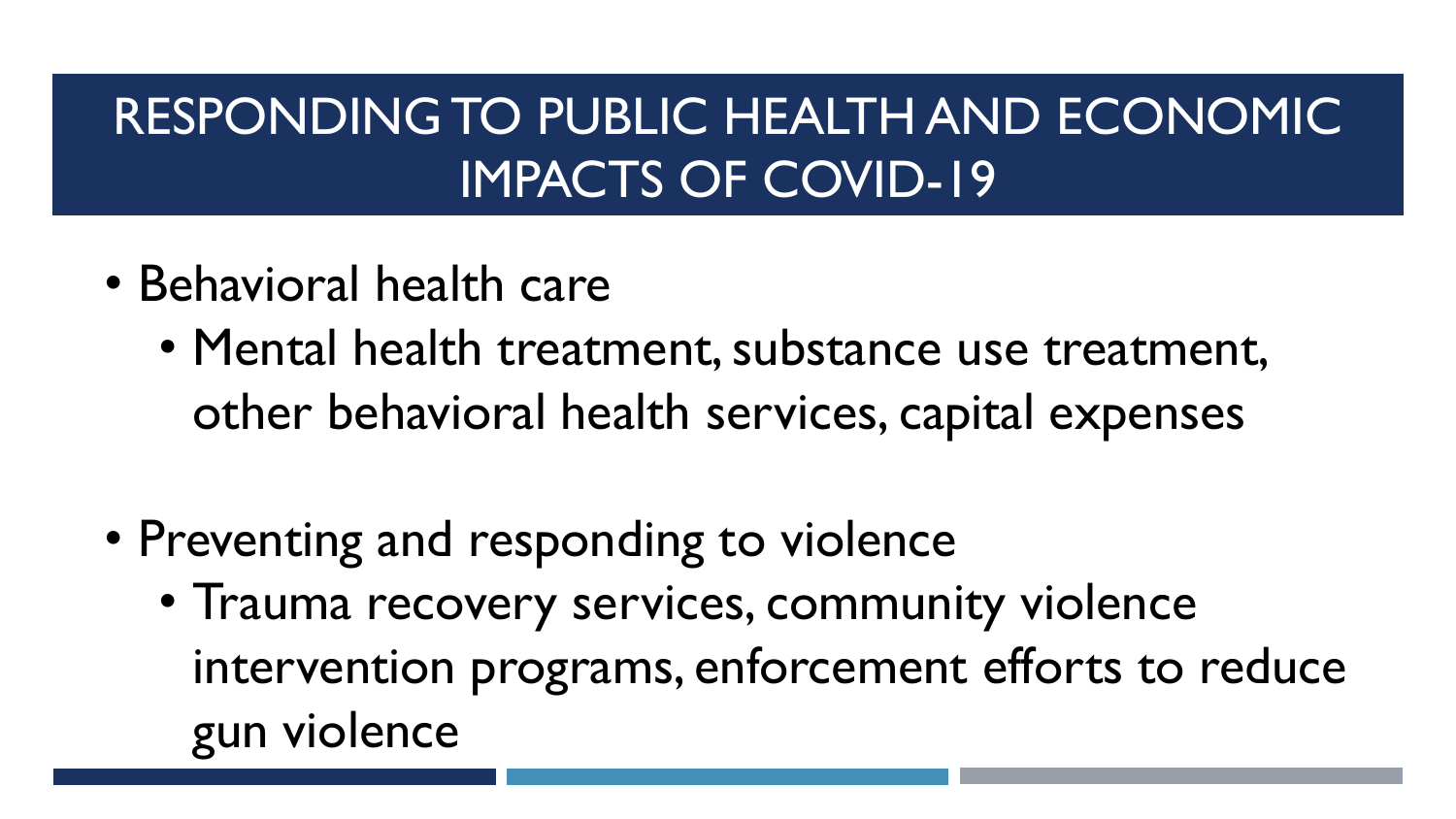# ASSISTANCE TO HOUSEHOLDS

- Food assistance
- Re-employment and job training
- Rent, mortgage, or utility assistance and internet subsidies
- Cash assistance
- Disproportionately impacted communities
	- Addressing health disparities
	- Addressing educational disparities
	- *Improvements to vacant and abandoned property*
- *Health insurance coverage expansion and paid sick and family leave*
- *Financial services for unbanked and underbanked*
- *Affordable housing development and permanent supportive housing*
- *Childcare, early learning, and addressing learning loss for K-12 students*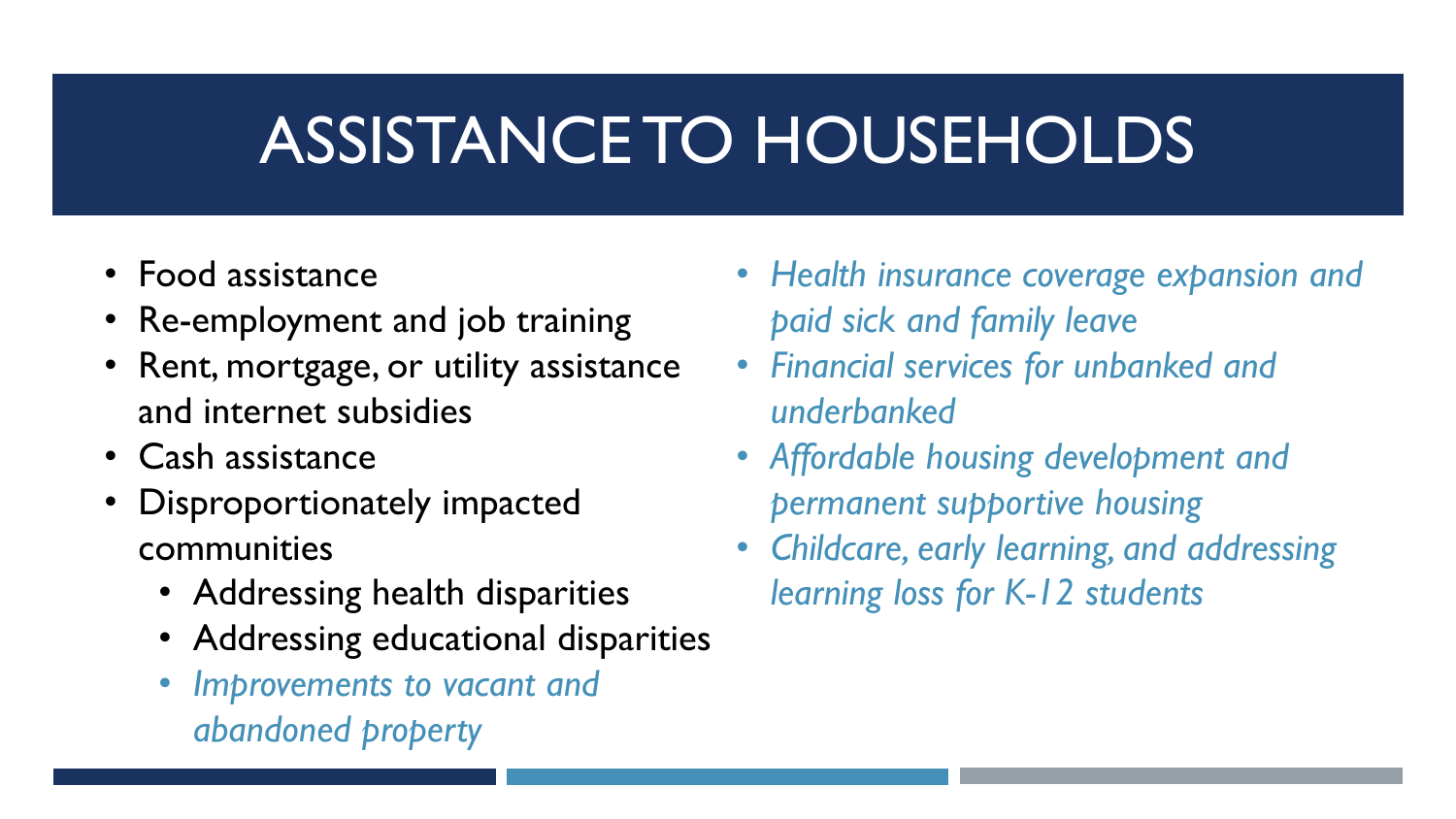#### ASSISTANCE TO SMALL BUSINESSES AND NONPROFITS

- Loans or grants to mitigate financial hardship
- Technical assistance, counseling, support for business planning
- Disproportionately impacted small businesses
	- *Rehabilitation of commercial properties, storefront and façade improvements*
	- *Technical assistance, business incubators and grants for startup or expansions*
	- *Support for microbusinesses (i.e., childcare, transportation)*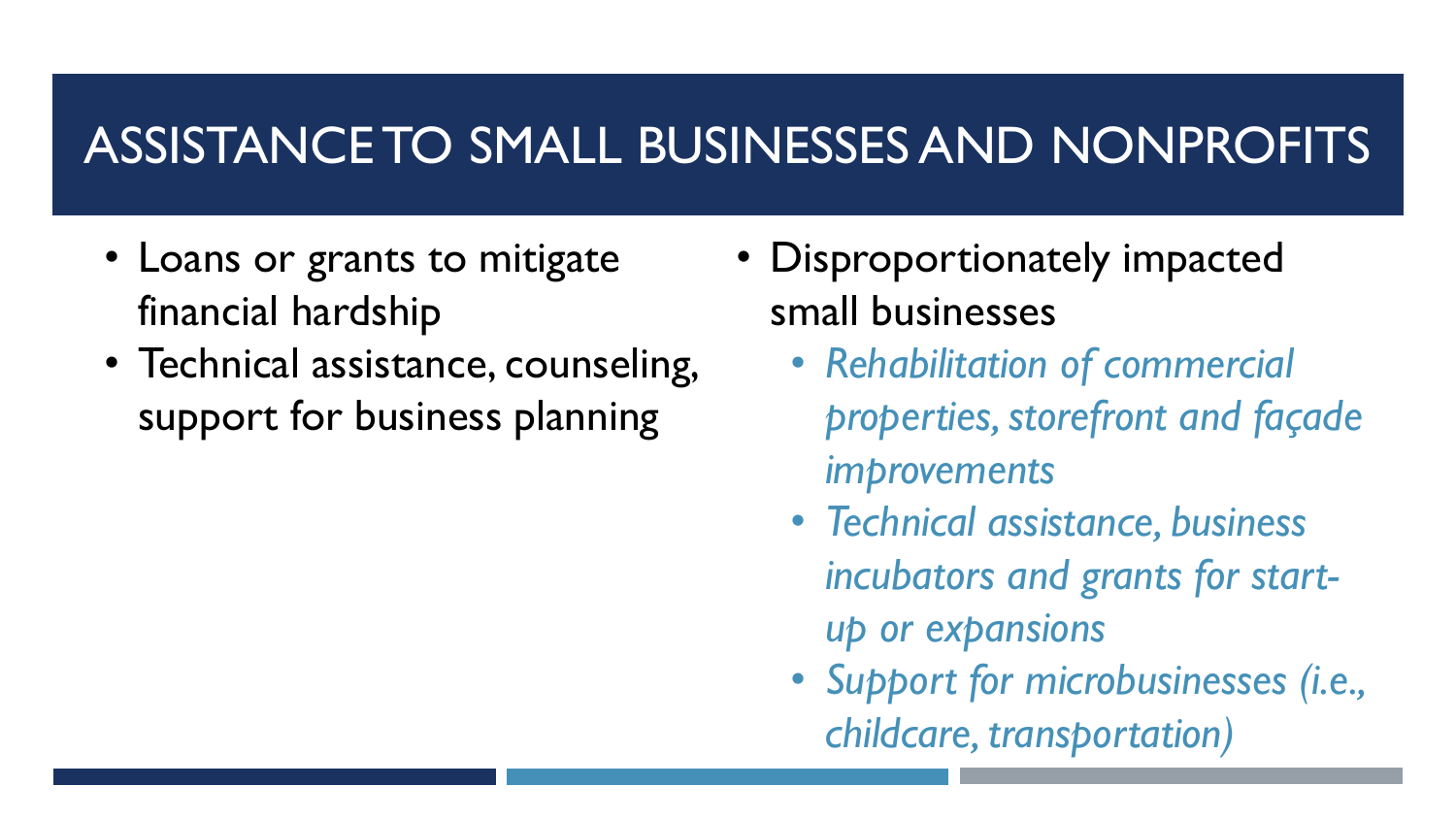# ASSISTANCE TO IMPACTED INDUSTRIES

- Loans or grants to mitigate financial hardship
- Technical assistance, counseling, support for business planning
- COVID-19 mitigation and infection prevention measures
- Travel, tourism, and hospitality
- Other industries that have experienced:
	- *At least eight percent employment loss from prepandemic levels*
	- Comparable or worse economic impacts due generally to COVID-19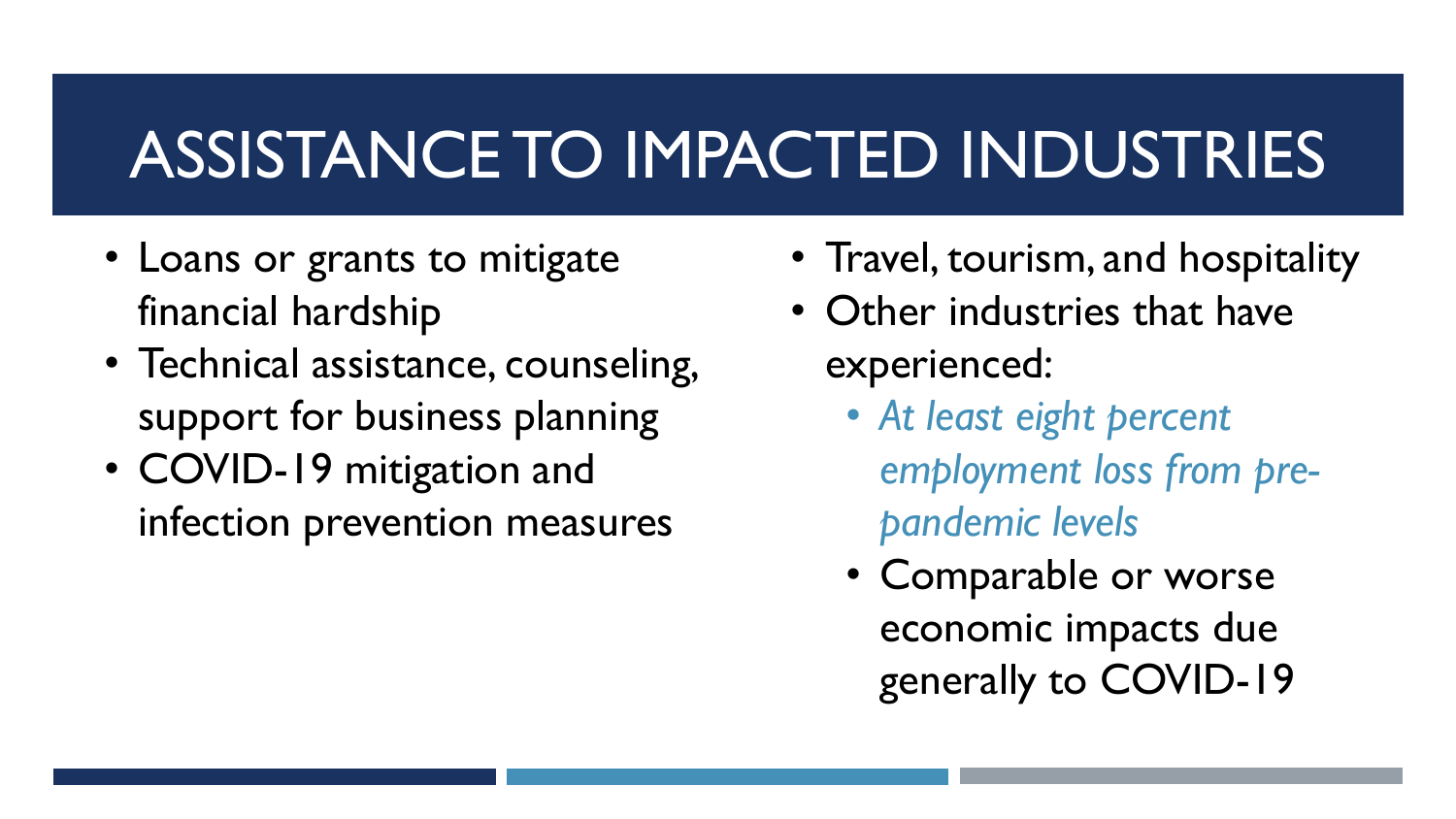# RESTORE PUBLIC SECTOR CAPACITY

- Restore employment by hiring up *Funding for employees who*  to 7.5% above pre-pandemic baseline *experienced pay reductions or were furloughed*
- Use of evidence, program evaluation, data, and outreach to support effective service delivery • *Worker retention incentives*
- Administrative expenses for COVID-19 response programs
- Address administrative needs exacerbated by the pandemic

• *Maintaining current compensation levels to prevent layoffs*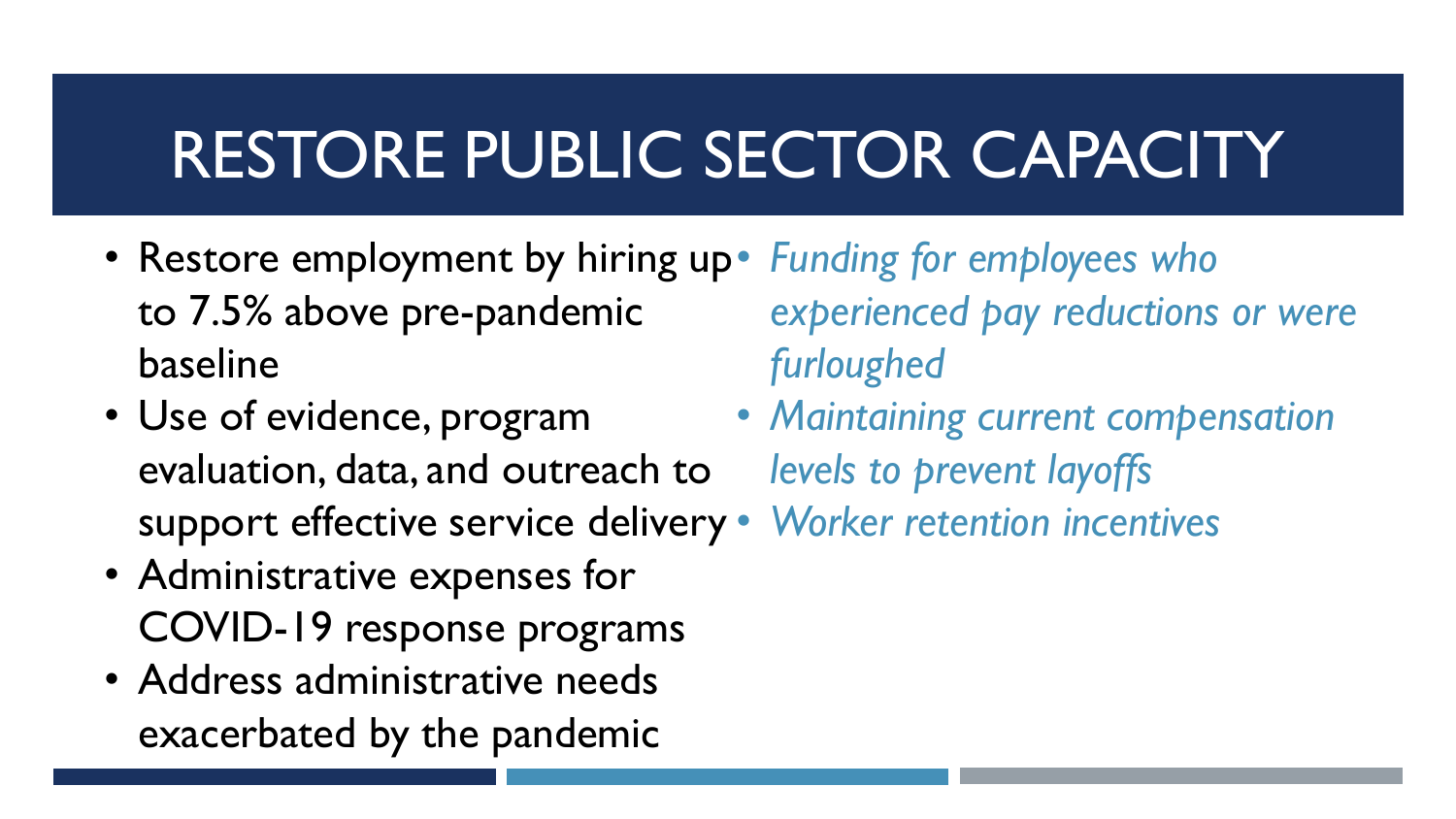# CAPITAL EXPENDITURES

- Testing labs and equipment
- Emergency operations centers and equipment
- Affordable housing
- Childcare facilities
- Schools for disproportionately impacted communities
- Primary care clinics and hospitals for disproportionately impacted communities
- Generally ineligible:
	- Correctional facilities
	- Congregate care facilities
	- Convention centers, stadiums, other projects for general economic development *Must complete written justification for projects >\$1 million*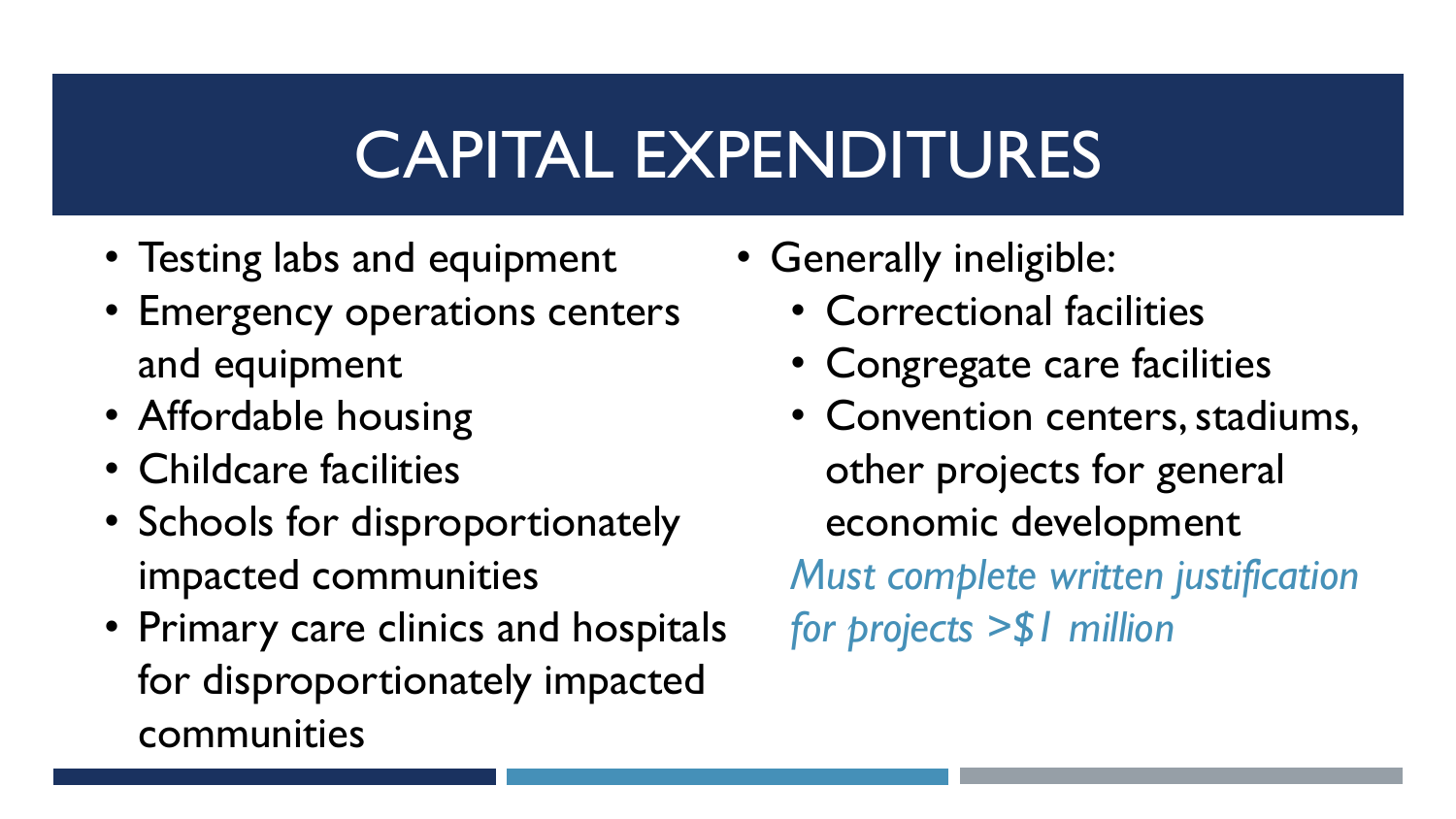# WATER AND SEWER INFRASTRUCTURE

- Projects eligible under the EPA's Clean Water State Revolving Fund and Drinking Water State Revolving Fund programs
- Treatment, transmission, distribution, and storage of drinking water
- Drinking water source rehabilitation and decontamination
- Nonpoint source pollution management
- New systems development
- Decentralized wastewater treatment systems, stormwater systems
- Water conservation, efficiency, security, and reuse measures
- Watershed pilot projects
- Energy efficiency for water treatment
- *Lead remediation – testing and service line replacement*
- *Culvert repair, resizing, and removal*
- *Replacement of storm sewers*
- *Residential wells*
- *Certain dam and reservoir rehabilitation*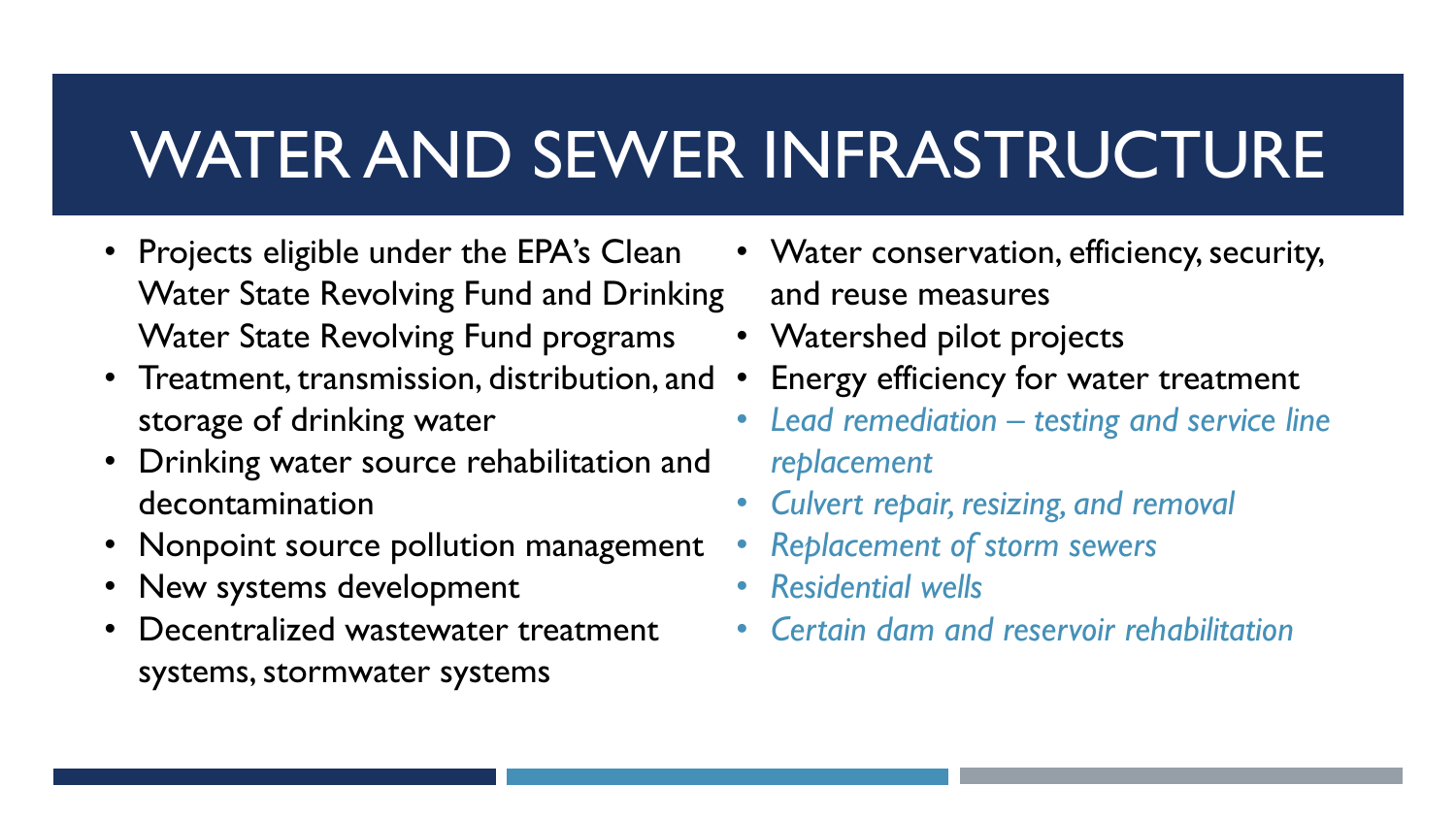### BROADBAND INFRASTRUCTURE

- Serve underserved households and businesses
	- Need can include lack of access to high speeds, affordability, and reliability
- *Service providers must either participate in the FCC's Affordable Connectivity Program or provide access to a broad-based, low-income affordability program commensurate to the FCC's ACP*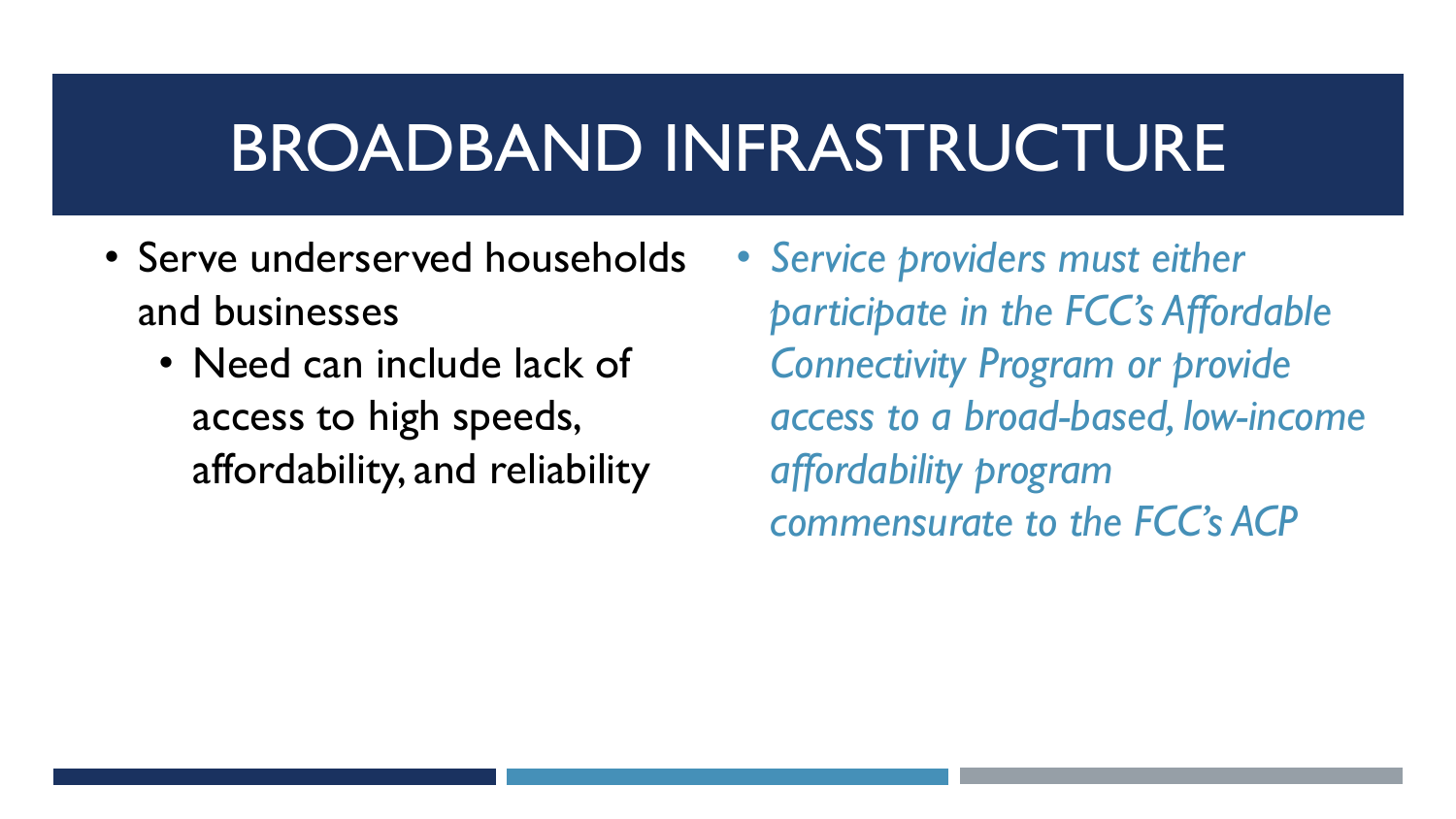# RESTRICTIONS ON USE

- Net reductions in tax revenue
- Deposits into pension funds
- Debt service
- Replenishment of rainy day funds or other financial reserves
- COVID-19 mitigation practices that are not in line with current CDC guidance